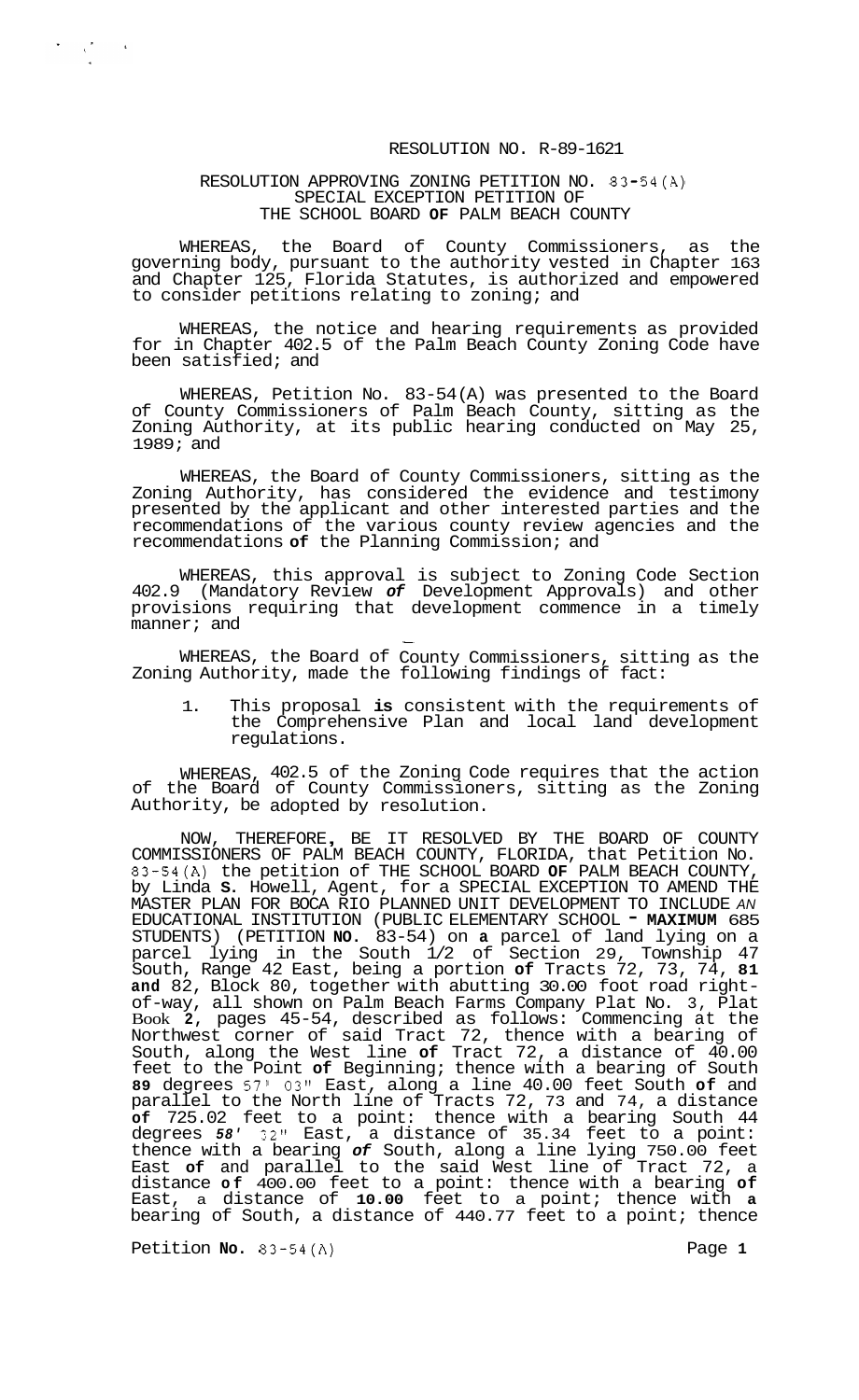with a bearing of North 89 degrees 57 **I 03"** West, a distance of *760.00* feet to a point lying on the West line of the said Tract 82; thence with a bearing of North, along the West line of Tracts 82 and 72, a distance of 865.74 feet to the Point of Beginning, being located on the southeast corner of 85th Avenue South and S.W. 8th Street and Boca Rio Planned Unit Development is bounded on the north by S.W. 8th Street, the south by the Lake Worth Drainage District L-50 Canal, the east by Florida's Turnpike (Sunshine State Parkway) in a RS-Single Family Residential Zoning District, was approved on May 25, 1989, as advertised, subject **to** the following conditions:

 $\frac{\partial}{\partial x}$ 

- **1.** The petitioner shall comply with all previous conditions of approval, unless expressly modified herein.
- 2. Prior to site plan certification, the site plan shall be amended to indicate the following:
	- a. The required twenty-five (25) foot buffer along the west and north property line.
	- b. **A** twenty-five (25) foot landscape strip separating vehicular use areas from abutting right-of-ways. These landscape strips shall be landscape in accordance with Alternative Perimeter Landscape No. **3** and upgraded with ten (10) foot high native canopy trees.
	- c. Graphic depiction **of** areas for preservation and areas to be transplanted to perimeter buffers and landscape strips.
	- d. Additional landscape buffering along the perimeter of the site abutting residential areas and the proposed play areas consisting of **a**  thirty-six (36) inch high hedge at time of installation and relocated canopy and under story native vegetation. There shall be one (1) canopy tree planted for each twenty (20) lineal feet of property line along the south and west property line.
	- e. The petitioner shall provide a bike path on site connecting with existing and proposed pedestrian circulation systems in the area.
	- f. Inclusion of total number of classrooms in the tabular data to demonstrate conformance to minimum parking requirements for elementary and junior high schools as defined in Section 500.17.B.5 of the Zoning Code.
- **3.** The petitioner shall submit at time of application for Site Plan Review Committee, a complete vegetation inventory, written assessment and evaluation. All native vegetation within open space areas and the perimeters of the site shall be preserved and incorporated into the project design.
- **4. A** vegetation relocation program shall be submitted to the Zoning Division indicating an inventory **of**  transplantable vegetation. The inventory shall consist **of** canopy and under-story native vegetation that will be relocated to the perimeter buffers, landscape strips and open space areas.

Petition **No.** 83-54 **(A)** Page **2**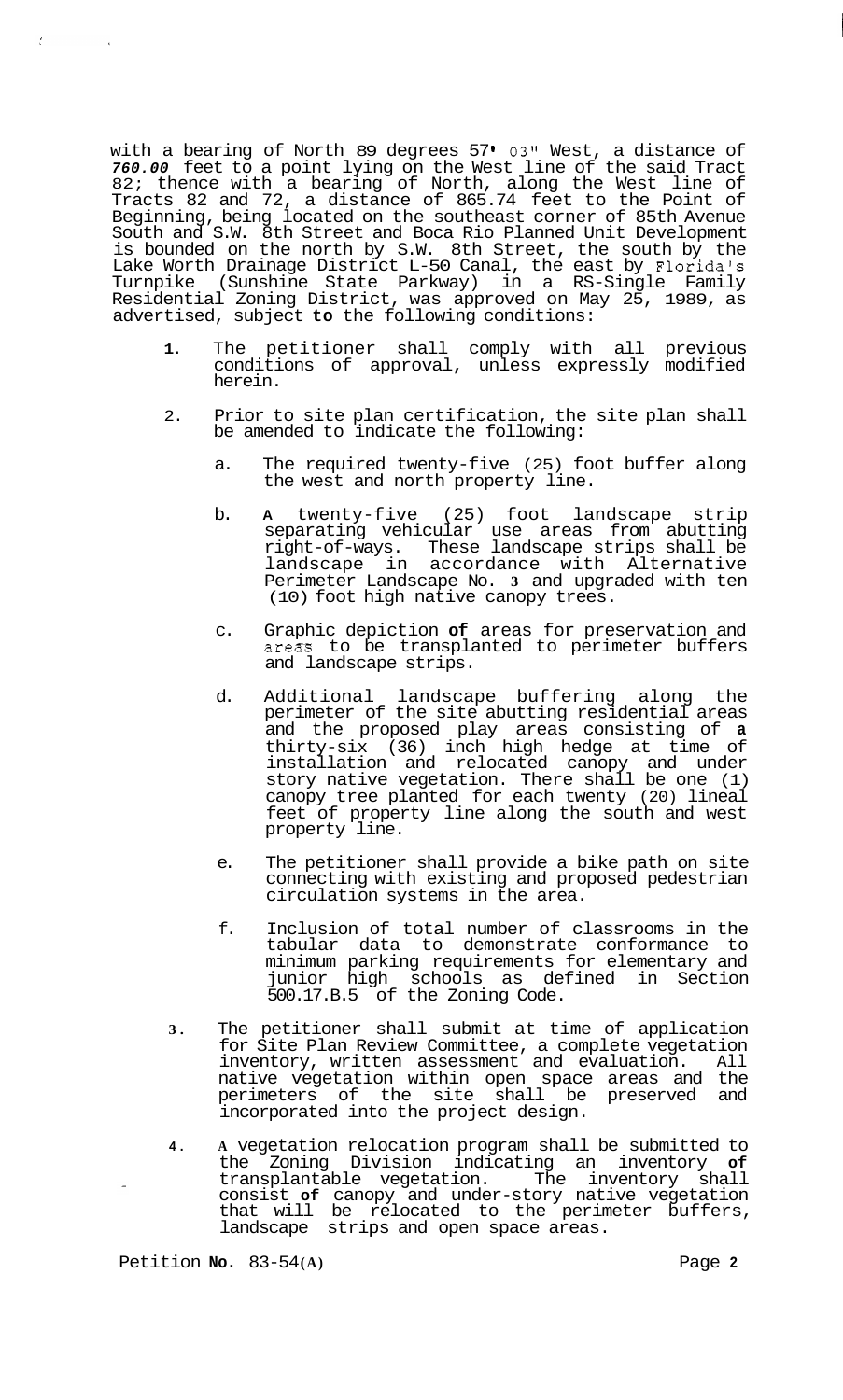- 5. The petitioner shall redesign the proposed **Bus** Loop on the site plan to:
	- a. Eliminate the encroachment of the bus loop into the required twenty-five **(25)** landscape strip along the north property.
- *6.*  All lighting shall be of low intensity, shielded, and directed away from surrounding residential properties and rights-of-ways.
- **7.**  Dumpster and trash receptacles shall be screened from view from adjacent residential properties and streets.
- *8.*  **No** off premise signs shall be permitted on site.
- **9.**  The Developer shall provide discharge control and treatment for the stormwater runoff in accordance with all applicable agency requirements in effect at the time of the permit application. However, at a minimum, this development shall retain onsite the stormwater runoff generated by a three **(3)** year-one **(1)** hour storm with a total rainfall of **3** inches as required by the Permit Section, **Land** Development Division. In the event that the subject site abuts a Department of Transportation maintained roadway, concurrent approval from the Florida Department **of**  Transportation will also be required. The drainage system shall be maintained in an acceptable condition as approved by the County Engineer. In the event that the drainage system is not adequately maintained as determined by the County Engineer, this matter **will** be referred to the Code Enforcement Board for enforcement.
- **10.**  The Property owner shall construct a left turn lane, east approach and a right turn lane, west approach on **S.W.** 8th Street at the project's entrance road concurrent with onsite paving and drainage improvements. Construction shall be completed prior to the issuance of a Certificate of Occupancy.
- **11.**  Prior to Site Plan certification the Site Plan shall be revised to reflect relocation of the west entrance entirely on the **15** acre school site or the adjacent Right-of-way **to** the west.
- **12.**  The Developer shall plat the subject property in accordance with provisions **of** Palm Beach County's Subdivision Platting Ordinance **73-4** as amended.
- **13.**  Sewer service is available to the property. Therefore, no septic tank shall be permitted to the site.
- **14.**  Water service is available to the property. Therefore, **no** well shall be permitted **on** site to provide potable water.
- *.25,*  **No** access shall be permitted **from** Thames Boulevard.